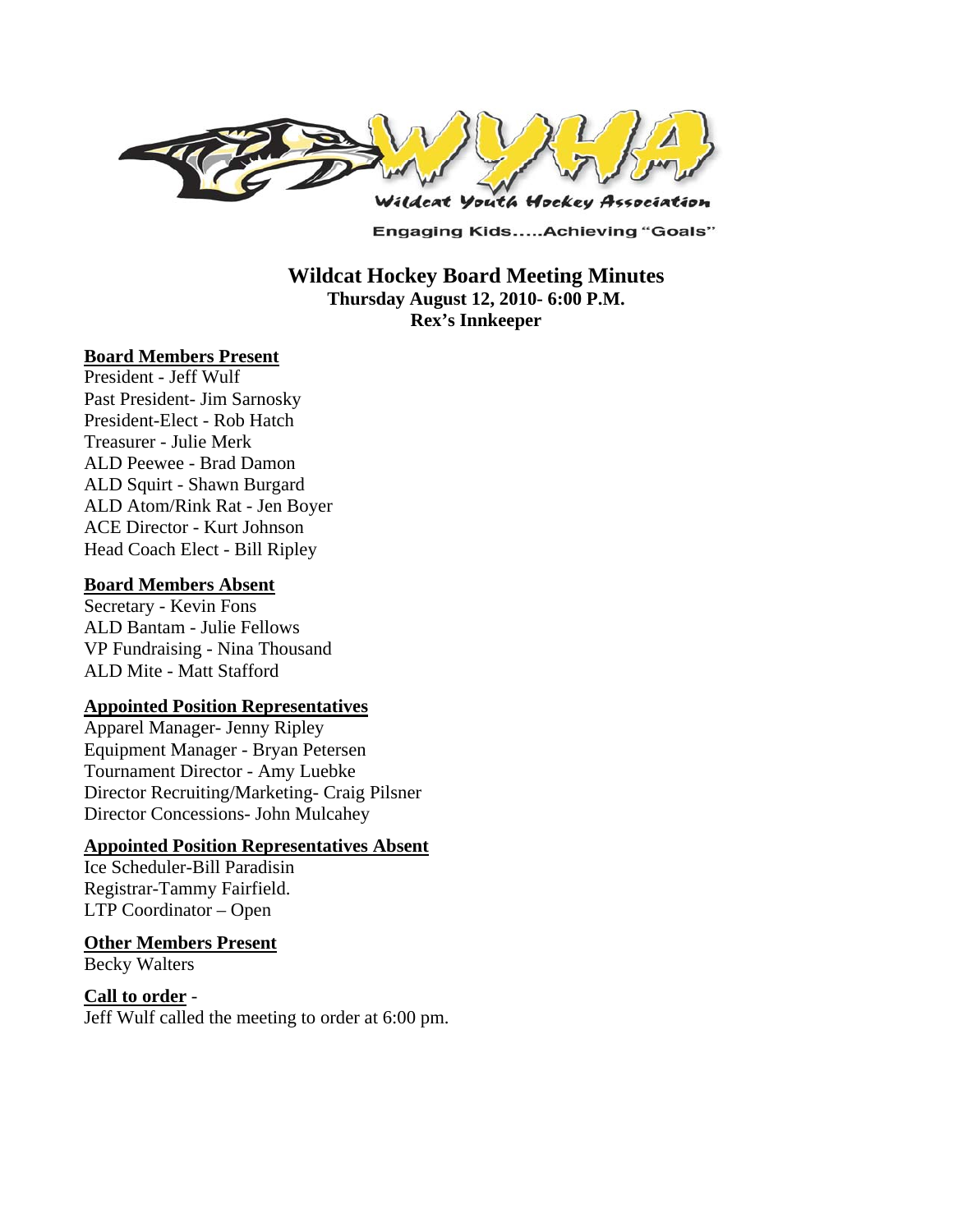## **Member open forum**.

Release was discussed for the Walters Family.

### **Approval of prior meeting minutes**.

Jim Sarnosky made a motion to approve the July meeting minutes, Rob Hatch seconded. Motion carried unanimously.

## **Approval of agenda**

Rob Hatch made a motion to approve the agenda with changes, Brad Damon seconded. Motion carried unanimously.

### **Approval of bills –**

Jim Sarnosky made a motion to approve the bills with additions, Brad Damon seconded. Motion carried unanimously. (Carlson credit, Becky Thompson Payment, Goalie Equipment)

**Reports: Treasurer:**  Reviewed Current Statements.

**LTP:**  Nothing to report.

**Atom/Rink Rat:**  Nothing to report.

**Mite ALD :.**  Nothing to report.

**Squirt ALD:**  Nothing to report.

**Pee Wee :**  Third team still to be determined.

**Bantam:**  Nothing to report.

**Equipment :**  Nothing to report.

**Fundraising:**  Nothing to Report

**Apparel:**  Jenny showed samples and an updated order form.

**Registrar-**Nothing to report.

**Ice scheduler-**Nothing to report.

**Marketing Director:** Nothing to report.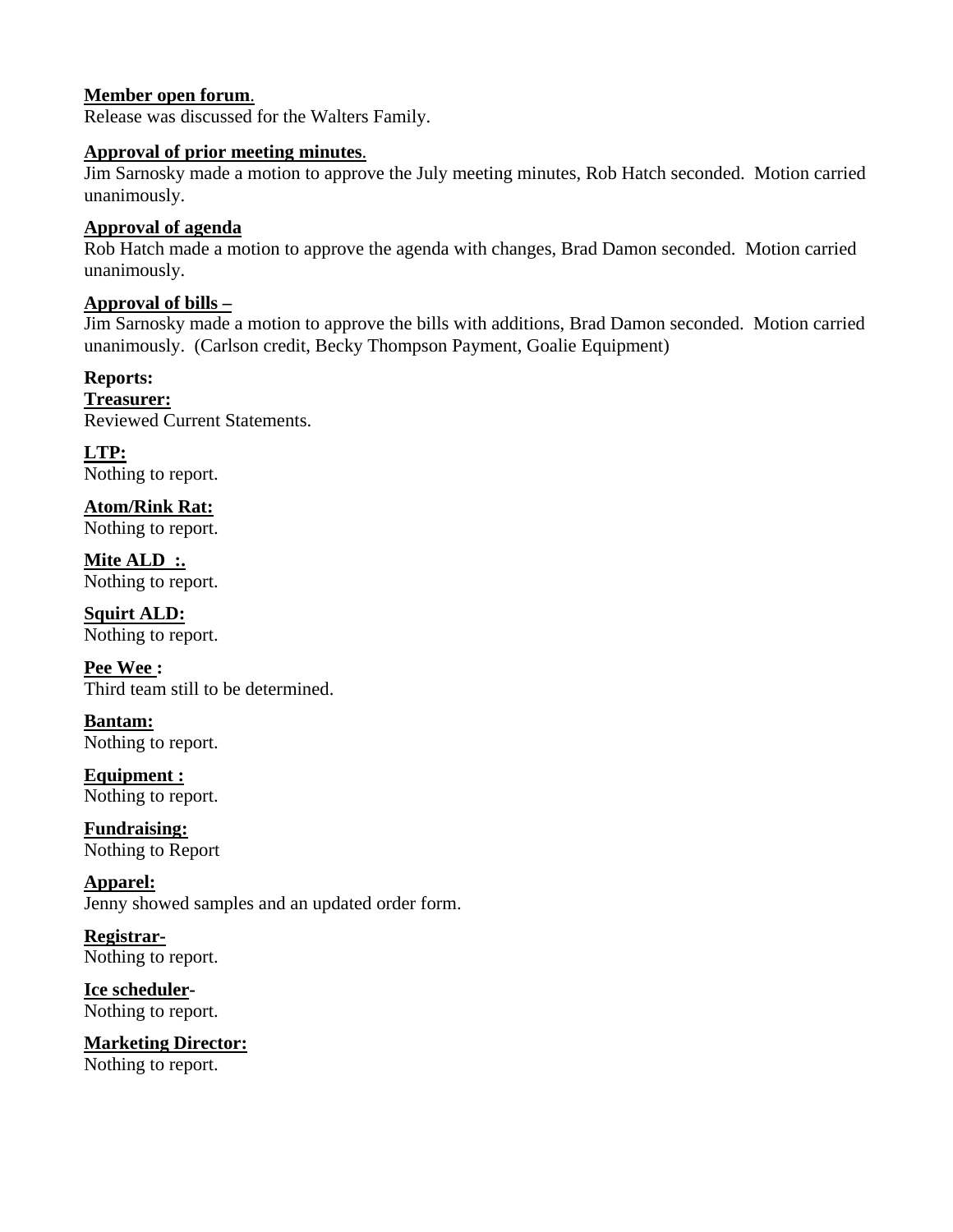# **Ace Director:**

Heather Irwin will be the Lean to Play coordinator / Coach.

Tryout Plan / Team Selection – Changes are in the handbook and ready to go.

### Coaches Code of Conduct

Jim Sarnosky made a motion to approve the Coaches Code of Conduct document. Rob Hatch seconded. Motion carried unanimously.

## **Tournament Director:** Update on Tournament Planning Committee

- Tournaments are on the WAHA site
- Doughboys Pizza is a Major Sponsor

### **Director of Concessions:**

Nothing to report.

## **Old Business;**

## **New Business:**

## **2010 / 2011 Budget**

Shawn Burgard made a motion to approve the Budget, Rob Hatch seconded. Motion carried unanimously.

## **Rink Business update -**

Still looking for people to help at the rink – this is the rink request so there are no volunteer hours. It is essential so the rink can stay on track and on budget.

## **Parent Handbook Revisions -**

Jen Boyer made a motion to approve the Parent Handbook, Shawn Burgard seconded. Motion carried unanimously.

#### **Registrar Recruitment -**

Still looking – need to find someone ASAP!

## **Past President – Increase in hours for Rink Development**

Rob Hatch made a motion to change the Past President reduction of fees to 40% for the 2010 – 2011 Season. Jen Boyer Seconded. Motion carried unanimously.